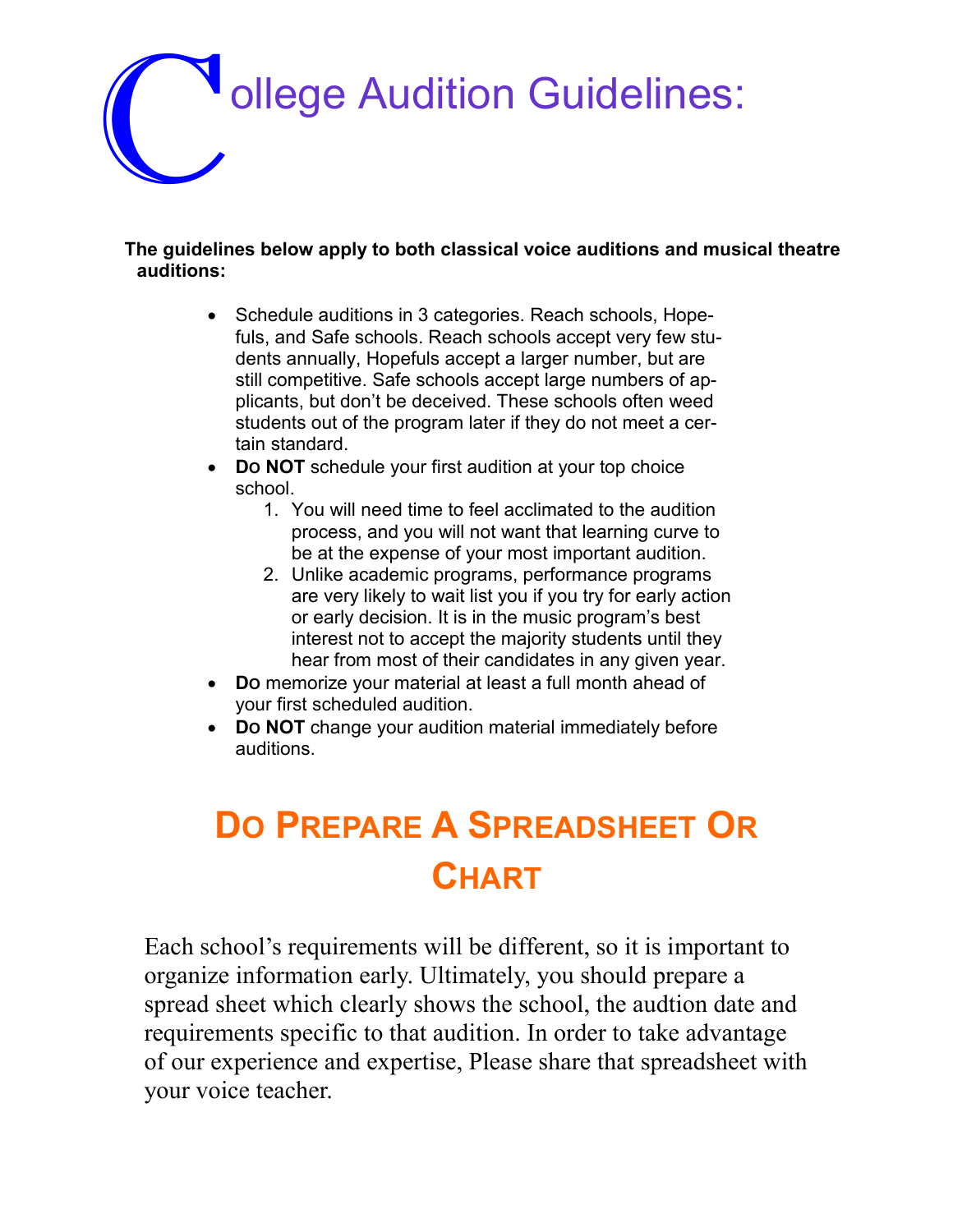## C lassical Auditions

Voice Performance: We will select and prepare audition material in voice lessons. If advice is received from friends, accompanists, or other instructors in class, be gracious and respectful, but remember that the ultimate decisions must be made here in the voice studio. By the time you are auditioning for college, I will have the advantage of knowing your voice intimately. We have had 20 years of success in this arena, and while no one can offer a guarantee, we have had students accepted to many top conservatories in the country and we take our responsibility to you seriously.

- Most classical programs require 2 to 3 contrasting pieces. Some have specific language and time period requirements; perhaps an early Italian piece and an English piece. In classical music, contrast is achieved not through tempi, but through time period and language. For example, pieces by Cesti, Schubert, and Barber might all be lyrical, but they would still be considered contrasting by virtue of those qualifications.
- As a Voice Performance major, you are studying a discipline that focuses on a career in opera. Opera singing is athletic. You will be assessed in terms of vocal ability and the potential for the voice to be heard over an orchestra without a microphone. In this particular situation, dynamics are far less important than they are in the choral setting.
- If you coach your repertoire with a pianist who does not work with professional opera singers every day, it is more important to remember your goal. It is more important to demonstrate a full, well supported voice and beautiful tone, than it is to demonstrate dynamic control. This makes sense when you consider that as a historical art form, opera is performed live in a hall over a full orchestra with no amplification.

#### Choral Arts

As a Choral Arts major, you will also be assessed in terms of musicianship skills and potential within your major instrument. Piano skills are also important to a career in choral arts, so it is advisable to begin as early as possible.

Choral Arts audition requirements are often the same as those for voice performance majors.

#### Music Therapy

Different music therapy programs will allow you to specialize in different styles of vocal music. You will need to investigate each program separately to decide what is right for you. For classical programs, the audition requirements are likely to mirror those for voice performance majors. For jazz and contemporary music therapy programs, the audition requirements will differ widely. These programs are still too new to have established a general expectation.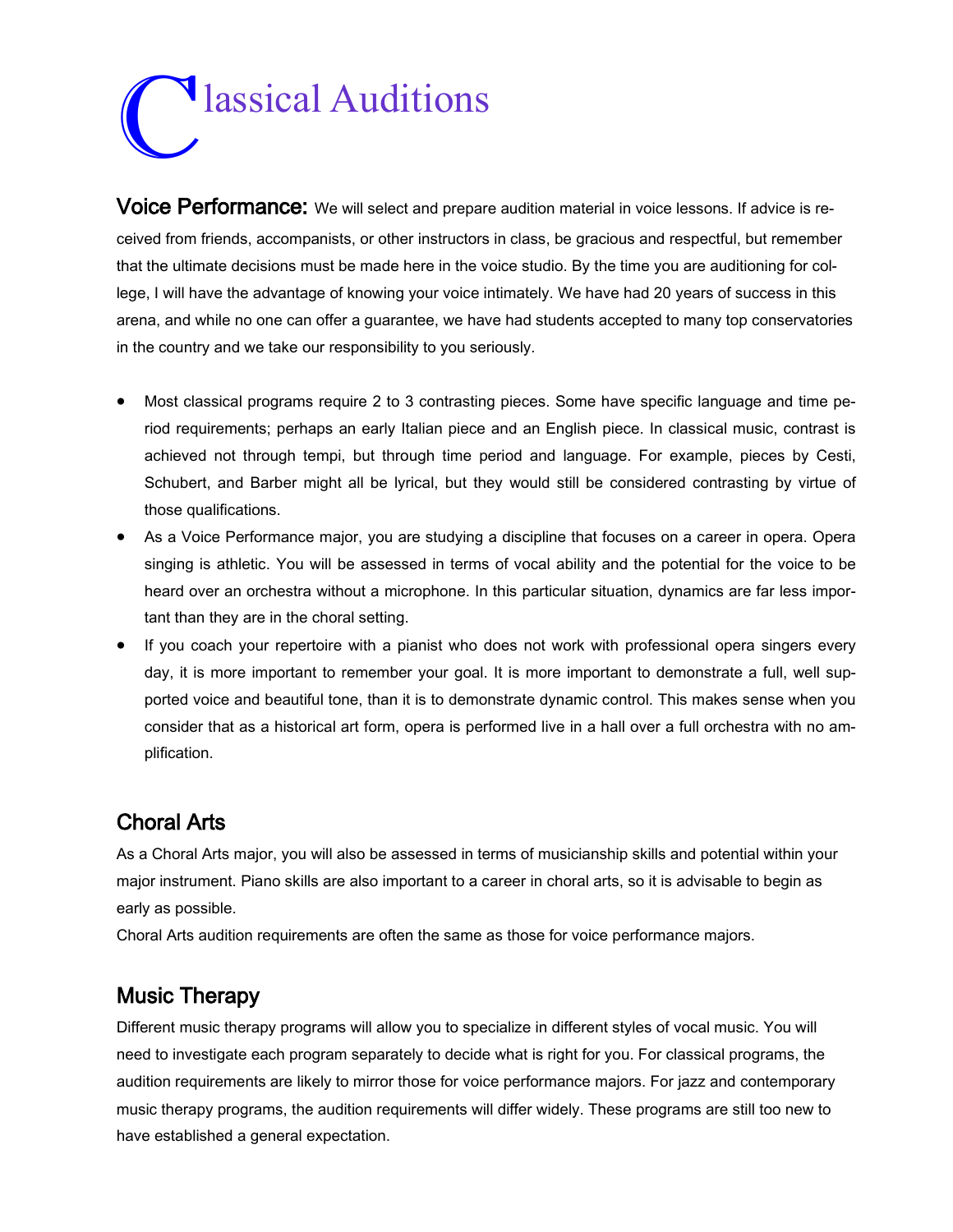# our Accompanist and Your Notebook

Most college auditions will take place in established music school environments, which means your pianist is likely to be of the highest professional caliber. However, it is important to take any steps you can to ensure that your audition goes well. See the list below for specific pointers on this subject.

- Do prepare an audition notebook. Today 's standard for both classical and musical theatre college auditions is a 3-ring binder with clean copies of your music arranged back to back in book fashion. It is best to avoid sheet protectors, as even the non-glare plastic reflects light. The preference is music that is taped at the outside corners and hole punched.
- You will need a 3-hole punch and scotch tape. The corners should be taped in both directions so that the entire corners top and bottom are covered with tape. You can also " dog-ear " the corners ahead of time for easy page turning. I will demonstrate for you in lessons.
- Do prepare your various musical theatre cuts as " cut & paste" copies. It is important that they be prepared as cleanly and concisely as possible. If there are measures that need to be blacked out, use a sharpie pen and completely cover the cut measures. The fewer pages you need, the better. If a page turn is necessary and is going to be awkward due to blacked out measures, you might consider an additional preparation with your individual music pages attached to pieces of card stock so that they are stiff and supported. You can offer your accompanist the option of using the notebook, or laying the music out on the cardstock sheets.
- Do discuss any tempo changes and cuts with your audition accompanist. Keep this discussion respectful and brief by planning ahead of time exactly what you ' ll need to say.

o arrange to rehearse your audition pieces with one of the professional accompanists on our list prior to your first audition. In voice lessons, we are working with pre-recorded accompaniments which we alter to provide you with a custom fit. These accompaniments are wonderful tools, but they do not entirely prepare you for working with a live pianist. Your piece will feel slightly different with each pianist at each school so rehearsing with at least one professional will help prepare you. Allow the pianist to use the notebook you will be giving to your audition accompanists so that they can give you feedback. This will help ensure that your audition notebook is prepared in a pianist friendly fashion.